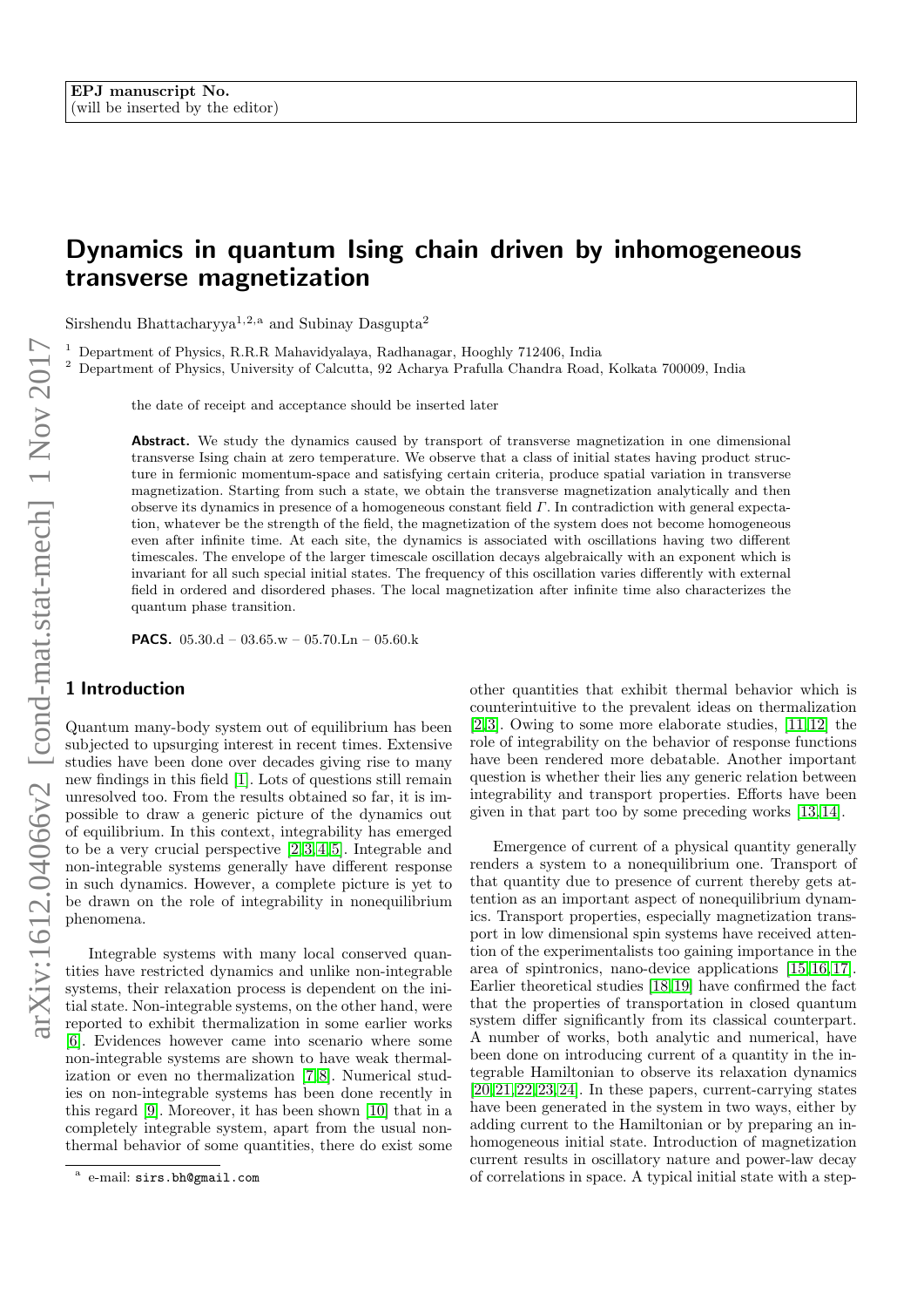like inhomogeneity in magnetization even yields a scaling form of the same in the large-time limit. Analytic as well as simulative studies have also been made on nonequilibrium transport of magnetization in open quantum spin chain [\[25,](#page-6-24)[26\]](#page-6-25). These studies have been able to shed some light upon the behavior of physical quantities in an integrable system while trying to equilibrate.

A scattered context like this has been the motivation of more investigation in relaxation dynamics of integrable quantum system generally followed by a quench [\[12,](#page-6-11) [27,](#page-6-26) [28\]](#page-6-27). In this article, we study the dynamics due to transport of transverse magnetization in a quantum Ising chain. Transportation of magnetization is induced by preparing an initial state which produces sinusoidally inhomogeneous transverse magnetization and thus puts the system into a nonequilibrium state. We let it evolve in presence of a homogeneous and constant (in time) transverse field with a view to studying whether the transport properties finally make the magnetization homogeneous or not and how the magnetization relaxes with time. Somewhat similar study has been made on XXZ spin chain showing oscillatory behavior and power-law decay [\[29\]](#page-6-28). Powerlaw relaxation of local magnetization has been observed in Heisenberg spin chain too [\[30\]](#page-6-29). Study of temporal behavior of transverse magnetization from a thermally inhomogeneous state has also been done in quantum XX chain [\[31\]](#page-6-30). In our case, to prepare such an initial configuration, a new protocol is introduced : We include two odd-occupation basis of zero eigenvalue in the initial state which have product structure in fermionic momentum space. Our observation in this case is that the later dynamics driven by the external transverse field cannot make the magnetization homogeneous even after infinite time. This phenomena is surprising as our classical intuition demands the system to wipe out its inhomogeneity in course of time under strong external field. That is how the quantum behavior of a system, especially of an integrable one, counters our prevailing (classical) idea of a physical process. Moreover, the underlying dynamics at each site is shown to possess two different timescales of oscillation. The smaller timescale contributes insignificant undulations whereas the oscillations of larger timescale exhibit a generic power-law decay. The exponent of the decay is proved to be independent of the strength of the external field. This type of decay also indicates absence of thermalization, in agreement with previous works [\[22,](#page-6-21) [32\]](#page-6-31), whereas in contrast with that work, no scaling form is observed in the large-time limit for this type of initial configuration. A very recent work on thermalization also supports the fact that such type of decay indicates lack of thermalization [\[33\]](#page-6-32).

Another important feature of our work is that the phenomena of quantum phase transition is manifested in the dynamics in two ways as can be established analytically, (i) the frequency of the characteristic oscillation is a monotonic function of the external field as long as the system is in the ordered phase and becomes independent of the field when it crosses the critical value to the disordered phase, (ii) the transverse magnetization after infinite time at each site shows different behavior as a function of external field in the ordered and disordered phase and thus produces nonanalyticity at the critical point.

Lastly, our initial configuration contains several parameters and the key features of the dynamics we observe, are true for arbitrary values of those parameters. Thus, in spite of the fact that the Hamiltonian is integrable, some characteristics of the dynamics is valid for all the initial configurations satisfying a special criteria.

In the next section we give detailed description of the model and of the initial state. Section III contains the exact analytic treatment of transverse magnetization and its dynamics. In the last section, conclusions are drawn from the results obtained along with general discussions.

### 2 The Model and the Initial Configuration

One dimensional spin- $\frac{1}{2}$  transverse-field Ising chain of N sites is described by the Hamiltonian [\[34\]](#page-6-33)

$$
\mathcal{H} = -\sum_{i=1}^{N} s_i^x s_{i+1}^x - \Gamma \sum_{i=1}^{N} s_i^z \tag{1}
$$

where  $\Gamma$ , scaled by the coupling constant, is the external transverse field and  $s^{x,z}$  are two components of Pauli spin matrices. This Hamiltonian shows an ordered (ferromagnetic) to disordered (paramagnetic) phase transition at the critical point  $\Gamma = 1$ .

The well-known Jordan-Wigner transformation enables us to transform the Hamiltonian into a direct sum of commuting Hamiltonians  $(\mathcal{H}_k)$  of nonlocal free fermions of momenta  $\pm k$  [\[35,](#page-6-34) [36,](#page-6-35) [37\]](#page-6-36)

$$
\mathcal{H}_k = (-2i\sin k) \left[ a_k^\dagger a_{-k}^\dagger + a_k a_{-k} \right]
$$

$$
-2(\Gamma + \cos k) \left[ a_k^\dagger a_k + a_{-k}^\dagger a_{-k} - 1 \right] \tag{2}
$$

where  $a_k^{\dagger}$  and  $a_k$  are fermionic creation and annihilation operator in momentum space and  $k = (2\ell + 1)\pi/N$ , with  $\ell = 0, 1, \cdots, \frac{N}{2} - 1$ . The operator  $\mathcal{H}_k$  has four eigenstates. The even-occupation eigenstates of  $\mathcal{H}_k$  are spanned by two basis states namely,  $|0,0\rangle_k$  and  $|1,1\rangle_k$  where the numbers signify the occupation number of the fermions having momenta  $+k$  and  $-k$  respectively. We denote the eigenstates of  $\mathcal{H}_k$  within this subspace as  $|( \Gamma, k)_\mp \rangle$  with eigenvalues  $\mp \lambda_k$ , where

$$
\lambda_k = 2\sqrt{\Gamma^2 + 1 + 2\Gamma\cos k} \tag{3}
$$

$$
|(I, k)_{-}\rangle = i\cos\theta|1, 1\rangle_{k} - \sin\theta|0, 0\rangle_{k}
$$
 (4)

$$
|(T,k)_+\rangle = i\sin\theta|1,1\rangle_k + \cos\theta|0,0\rangle_k \tag{5}
$$

with  $\tan \theta_k = -\sin k / \left[ \Gamma + \cos k + \right]$  $\sqrt{\Gamma^2 + 1 + 2\Gamma \cos k}$ ].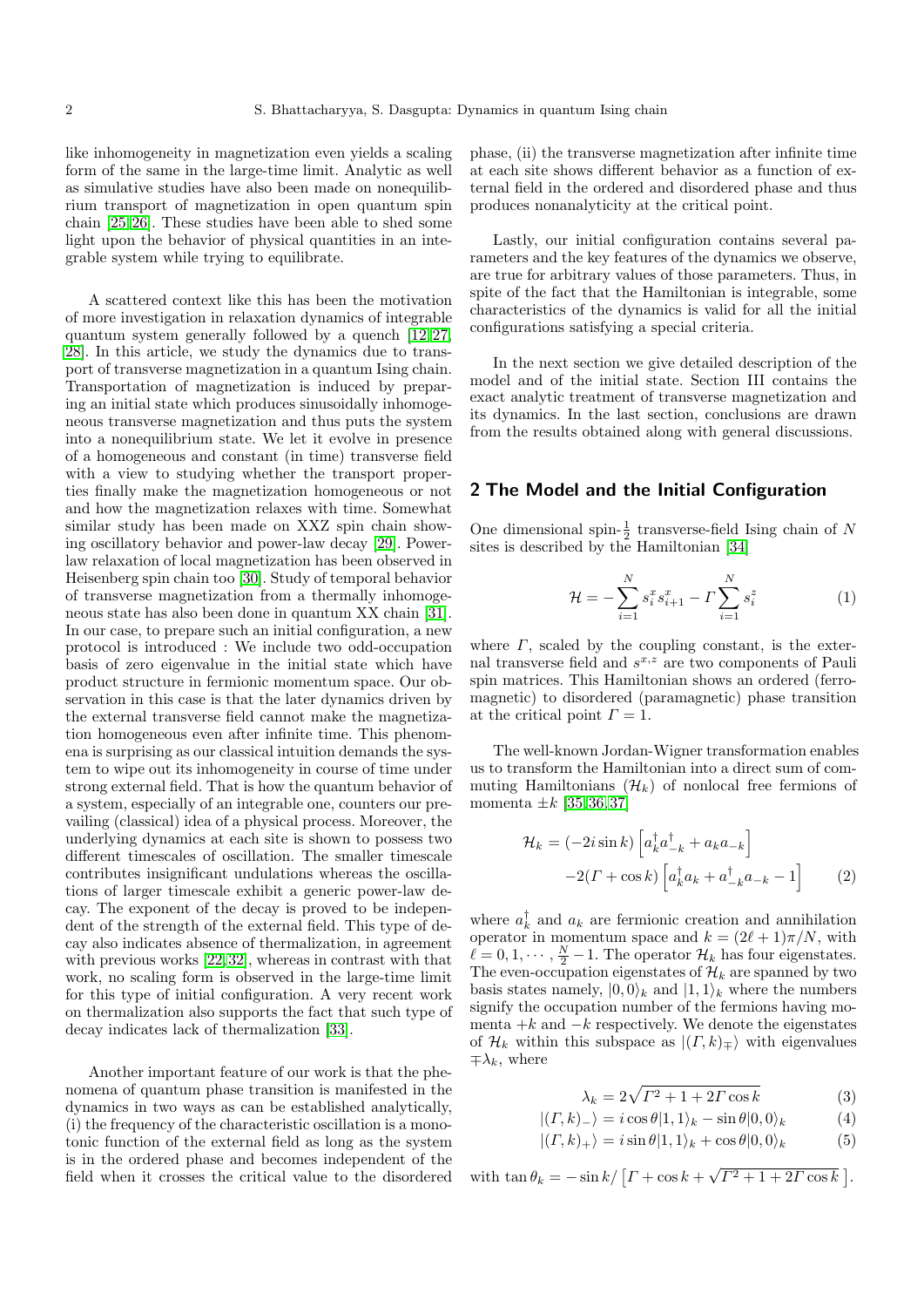The other basis states  $|0, 1\rangle_k$  and  $|1, 0\rangle_k$  of  $\mathcal{H}_k$  have zero eigenvalue. For any wave function  $|\Psi\rangle$ , the transverse magnetization at the  $n$ -th site is given by

<span id="page-2-0"></span>
$$
M_z = \frac{2}{N} \sum_{k_1, k_2 = -\pi}^{\pi} e^{i(k_2 - k_1)n} \langle \Psi | a_{k_1}^{\dagger} a_{k_2} | \Psi \rangle - 1 \quad (6)
$$

It is important to observe that this magnetization is ho*mogeneous* if  $|\Psi\rangle$  is the ground state or any other state comprising of  $|00\rangle_k$  and  $|11\rangle_k$ .

We construct an initial configuration incorporating the odd-occupation basis  $(|01\rangle_k$  and  $|10\rangle_k$ ) in momentum space alongwith the states  $|00\rangle_k$  and  $|11\rangle_k$ . We choose

<span id="page-2-4"></span>
$$
|\Psi(0)\rangle = \bigotimes |\Psi_k\rangle \tag{7}
$$

with  $|\Psi_k\rangle = \alpha_k |11\rangle_k + \beta_k |00\rangle_k + \gamma_k |10\rangle_k + \gamma_k |01\rangle_k$ . The normalization condition requires

<span id="page-2-2"></span>
$$
|\alpha_k|^2 + |\beta_k|^2 + 2|\gamma_k|^2 = 1
$$
 (8)

for all  $k$ . One may note that the newly constructed state is not an eigenstate of the fermionic Hamiltonian  $\mathcal{H}_k$ . We shall now show that one can calculate analytically the magnetization at any given site for this initial state under certain conditions. The expression for magnetization Eq.  $(6)$  involves jump of fermions from any site  $k_2$  to any site  $k_1$ . Let us first assume that  $k_1$  and  $k_2$  are both positive and  $k_1 < k_2$ . For such a jump, the sign of the resulting term is then determined by whether the fermion crosses an even or odd number of fermions during its flight.

$$
a_{k_1}^{\dagger} a_{k_2} \left( \Pi_{k=k_1}^{k_2} |\Psi_k \rangle \right) = \pm \left( \gamma_{k_1} |11\rangle_{k_1} + \beta_{k_1} |10\rangle_{k_1} \right)
$$
  
\n
$$
\left[ \Pi_{k>k_1,k \le k_2} \left( \alpha_k |11\rangle_k + \beta_k |00\rangle_k + \gamma_k |10\rangle_k + \gamma_k |01\rangle_k \right) \right]
$$
  
\n
$$
\left( \alpha_{k_2} |01\rangle_{k_2} + \gamma_{k_2} |00\rangle_{k_2} \right)
$$
  
\n(9)

The sign will be plus (minus) if the number of fermions in the range  $k_1 < k < k_2$  for a given term in the expanded form of the portion within square brackets is even (odd). However, one observes that, the correct sign is obtained from the equality,

<span id="page-2-1"></span>
$$
a_{k_1}^{\dagger} a_{k_2} \left( \Pi_{k=k_1}^{k_2} |\Psi_k \rangle \right) = (\gamma_{k_1} |11\rangle_{k_1} + \beta_{k_1} |10\rangle_{k_1})
$$
  
\n
$$
[\Pi_{k>k_1,k  
\n
$$
(\alpha_{k_2} |01\rangle_{k_2} + \gamma_{k_2} |00\rangle_{k_2})
$$
\n(10)
$$

In order to calculate the magnetization  $M_z$  at site n, we need to operate  $|\Psi(0)|$  on Eq. [\(10\)](#page-2-1). However, a simplification occurs if we note that

$$
(\alpha_k^* \langle 11| + \beta_k^* \langle 00|_k + \gamma_k^* \langle 10|_k + \gamma_k^* \langle 01|_k) \n(\alpha_k|11\rangle_k + \beta_k|00\rangle_k - \gamma_k|10\rangle_k - \gamma_k|01\rangle_k) \n= |\alpha_k|^2 + |\beta_k|^2 - 2|\gamma_k|^2
$$
\n(11)

Hence, if we ensure that

<span id="page-2-3"></span>
$$
|\alpha_k|^2 + |\beta_k|^2 = 2|\gamma_k|^2 \tag{12}
$$

for all k, the quantity  $\langle \Psi(0)|a_{k_1}^{\dagger} a_{k_2} | \Psi(0) \rangle$  will be non-zero only when either  $k_1 = k_2$  or  $k_1$  and  $k_2$  are two successive points so that  $|k_2 - k_1| = 2\pi/N = u$  (say). Note that the constraints [\(8\)](#page-2-2) and [\(12\)](#page-2-3) need  $|\gamma_k| = \frac{1}{2}$  and  $|\alpha_k|^2 + |\beta_k|^2 =$  $\frac{1}{2}$  for all k. We assume additionally, that  $\gamma_k = \frac{1}{2}$  for all k. One can now obtain the expression for magnetization  $M_z(n, t)$  by considering all possible choices of  $k_1$  and  $k_2$ ,

$$
M_z(n, t = 0) = -\frac{1}{2} + \frac{2}{N} \sum_{k=0}^{\pi} m_k
$$

where

<span id="page-2-5"></span>
$$
m_k = 2\alpha_k^* \alpha_k + \frac{1}{2} \{ (\beta_k \beta_{k+u}^* - \alpha_k^* \alpha_{k+u}) \cos un + (\beta_k \alpha_{k+u} - \alpha_k^* \beta_{k+u}^*) i \sin un + (\beta_k \beta_{k+u}^* + \alpha_k^* \alpha_{k+u}) \cos (2k + u)n + (\beta_k \alpha_{k+u} + \alpha_k^* \beta_{k+u}^*) i \sin (2k + u)n + c.c. \}
$$
 (13)

Here the sum over k runs for  $(N/2)$  values between 0 and  $\pi$  and c.c. stands for complex conjugate. For large N, only the sin un and cos un terms contribute to the magnetization at a site.

#### 3 Dynamics of Transverse Magnetization

In order to study the dynamics we first note that, from Eq.  $(7)$  the wave function at time t may be obtained as

$$
|\Psi_k(t)\rangle = e^{-i\mathcal{H}_k t} |\Psi_k(t=0)\rangle
$$
  
=  $\alpha'_k |11\rangle + \beta'_k |00\rangle + \gamma |10\rangle + \gamma |01\rangle$  (14)

where

$$
\alpha'_{k} = (\alpha_{k} \cos^{2} \theta_{k} e^{i\lambda_{k}t} + \alpha_{k} \sin^{2} \theta_{k} e^{-i\lambda_{k}t} \n-i\beta_{k} \sin \theta_{k} \cos \theta_{k} e^{i\lambda_{k}t} + i\beta_{k} \sin \theta_{k} \cos \theta_{k} e^{-i\lambda_{k}t}) \n\beta'_{k} = (i\alpha_{k} \sin \theta_{k} \cos \theta_{k} e^{i\lambda_{k}t} - i\alpha_{k} \sin \theta_{k} \cos \theta_{k} e^{-i\lambda_{k}t} \n+ \beta_{k} \sin^{2} \theta_{k} e^{i\lambda_{k}t} + \beta_{k} \cos^{2} \theta_{k} e^{-i\lambda_{k}t})
$$

with  $t$  is scaled by  $\hbar$ . A very crucial point is that the coefficients  $\alpha'_k$ ,  $\beta'_k$  and  $\gamma$  also satisfy the condition Eq. [\(12\)](#page-2-3).

Hence, the magnetization at time  $t$  can also be calculated following the previous procedure :

$$
M_z(n,t) = -\frac{1}{2} + \frac{2}{N} \sum_{k=0}^{\pi} m_k
$$
 (15)

where  $m_k$  is given by the expression in Eq. [\(13\)](#page-2-5) with  $\alpha_k$ ,  $\beta_k$  replaced by  $\alpha'_k$ ,  $\beta'_k$ . After this replacement one can express  $m_k$  as

$$
m_k = A_k + B_k \cos(2\lambda_k t + b_k)
$$
  
+  $C_k(n) \cos\{2(\lambda_{k+u} + \lambda_k)t + c_k(n)\}$   
+  $D_k(n) \cos\{2(\lambda_{k+u} - \lambda_k)t + d_k(n)\}$  (16)

The precise expressions for the amplitudes  $A_k, B_k, C_k, D_k$ and the phases  $b_k$ ,  $c_k$ ,  $d_k$  in terms of k, n,  $\alpha_k$ ,  $\beta_k$  and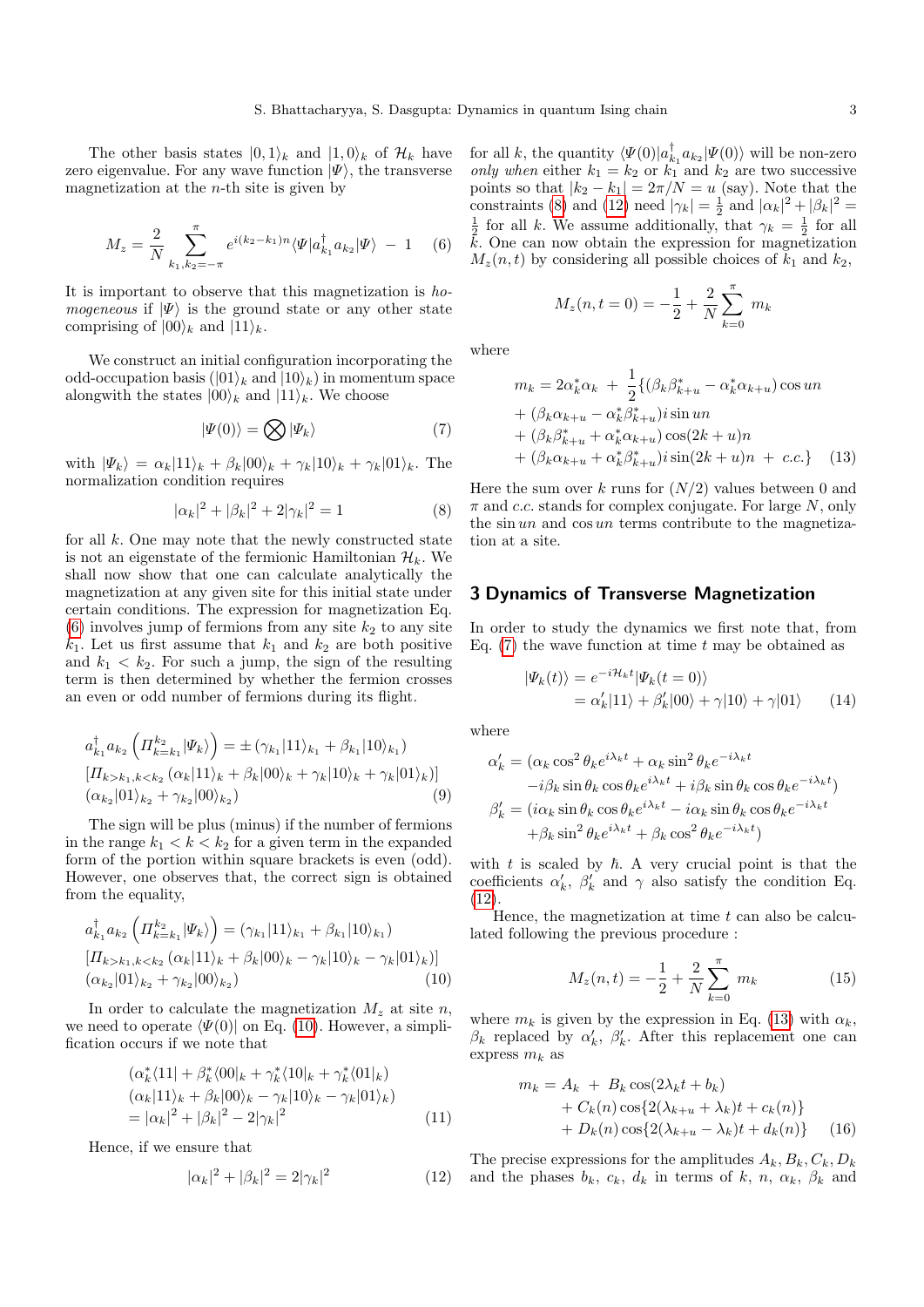$\gamma_k$  can be obtained but is not required for our subsequent calculations.

From now on we shall be restricted to the case where  $\alpha_k$  and  $\beta_k$  are real and equal for all k, i.e.  $\alpha_k = \alpha$  and  $\beta_k = \beta$ . Then, in the thermodynamic limit,  $M_z(n, t)$  can be written as

<span id="page-3-0"></span>
$$
M_z(n,t) = -\frac{1}{2} + \frac{1}{\pi} \int_0^{\pi} \left[ \mathcal{M}_k + m_k(t) + m_k(t/N) \right] dk
$$
\n(17)

where

$$
\mathcal{M}_k = 2\alpha^2 + (\beta^2 - \alpha^2)(1 - \frac{1}{2}\cos un)\sin^2 2\theta_k
$$
  
+  $\frac{1}{4}\sin 4\theta_k \sin un + \frac{1}{4}\sin^2 2\theta_k \cos 2kn$   

$$
m_k(t) = [(\alpha^2 - \beta^2)(1 - \cos un)\sin^2 2\theta_k
$$
  
-  $\frac{1}{4}\sin 4\theta_k \sin un \cos 2\lambda_k t$   
+  $[2\alpha\beta \sin 2\theta_k(1 - \cos un)]\sin 2\lambda_k t$   

$$
m_k(t/N) = \frac{1}{2}(\cos^4 \theta_k + \sin^4 \theta_k)[2(\beta^2 - \alpha^2)\cos un
$$
  
+  $\cos 2kn \cos 2\pi \lambda'_k \frac{t}{N}$   
-  $2\alpha\beta \cos 2\theta_k \sin 2kn \sin 2\pi \lambda'_k \frac{t}{N}$ 

We have written  $\lambda_{k+u} - \lambda_k = \frac{2\pi}{N} \frac{d\lambda_k}{dk} = u\lambda'_k$  as in the thermodynamic limit the difference between consecutive k-points become infinitesimally small. The dynamics is characterized by the behavior of transverse magnetization  $M_z(n, t)$  at a time t at site n, as given by Eqs. [\(17\)](#page-3-0). At any given time (including  $t = 0$ ) the magnetization is a continuously varying function of n.

Initial magnetization as derived from Eq. [\(17\)](#page-3-0) is given by

<span id="page-3-2"></span>
$$
M_z(n, t = 0) = -\frac{1}{2} + 2\alpha^2 + (\beta^2 - \alpha^2)\cos un \qquad (18)
$$

and is shown in Fig. [1](#page-3-1) for various  $\alpha$ . Moreover, Eqs. [\(17\)](#page-3-0) and [\(18\)](#page-3-2) indicate that the magnetization will be a function of position at all time (Fig. [2\)](#page-3-3).

The temporal behavior of transverse magnetization at a given site is shown in Fig. [3](#page-4-0) for different values of external field. It exhibits oscillatory behavior with the envelope decaying algebraically in the large time limit. It is evident that Eq. [\(17\)](#page-3-0) has two time-dependent parts,  $m_k(t)$  and  $m_k(t/N)$  of two separate timescales. The former part gives tiny undulations (Fig.  $3(a)$ ) and the other is responsible to produce larger oscillation with algebraic decay of envelope and dominates in the large time limit. Hence, for



<span id="page-3-1"></span>Fig. 1. Initial Transverse magnetization as a function of position *n*, for the state [\(7\)](#page-2-4) with different  $\alpha$  keeping  $\Gamma = 0.5$ .



<span id="page-3-3"></span>Fig. 2. Transverse magnetization as a function of position n, starting from initial state [\(7\)](#page-2-4) with  $\alpha_k = 0.4$  for all k and  $\Gamma = 0.5$ . Here  $\tau = t/N$ .

 $t \gg 1$  and  $t/N \gg 1$ , we have

$$
M_z(n,\tau) \approx M_{\infty}(n)
$$
  
+  $\frac{1}{\pi} \int_0^{\pi} \left[ \frac{1}{2} (\cos^4 \theta_k + \sin^4 \theta_k) \right]$   

$$
\left[ 2(\beta^2 - \alpha^2) \cos un + \cos 2kn \right] \cos 2\pi \lambda'_k \frac{t}{N}
$$
  
-  $2\alpha\beta \cos 2\theta_k \sin 2kn \sin 2\pi \lambda'_k \frac{t}{N} \right] dk$   
 $\approx M_{\infty} + \frac{1}{\pi} \int_0^{\pi} g_k(n) \cos(\omega_k \tau + \phi_k(n)) dk$  (19)

where  $M_{\infty} = -\frac{1}{2} + \frac{1}{\pi} \int_0^{\pi} M_k \, dk$ ;  $\omega_k = 2\pi \lambda'_k = 2\pi (d\lambda_k/dk)$ and  $\tau = t/N$ . The quantities  $g_k(n)$ ,  $\phi_k(n)$  can be written in terms of  $\theta$  and  $k$  from the last equation, but the explicit form is not necessary for our calculations below. We call the  $\tau$ -independent term  $M_{\infty}(n)$  because it will give us the magnetization at  $\tau \to \infty$  which we shall discuss later.

We now observe the behavior of  $M_z$  for sufficiently large  $\tau$  following the procedure in ref. [\[38\]](#page-6-37). For large  $\tau$ ,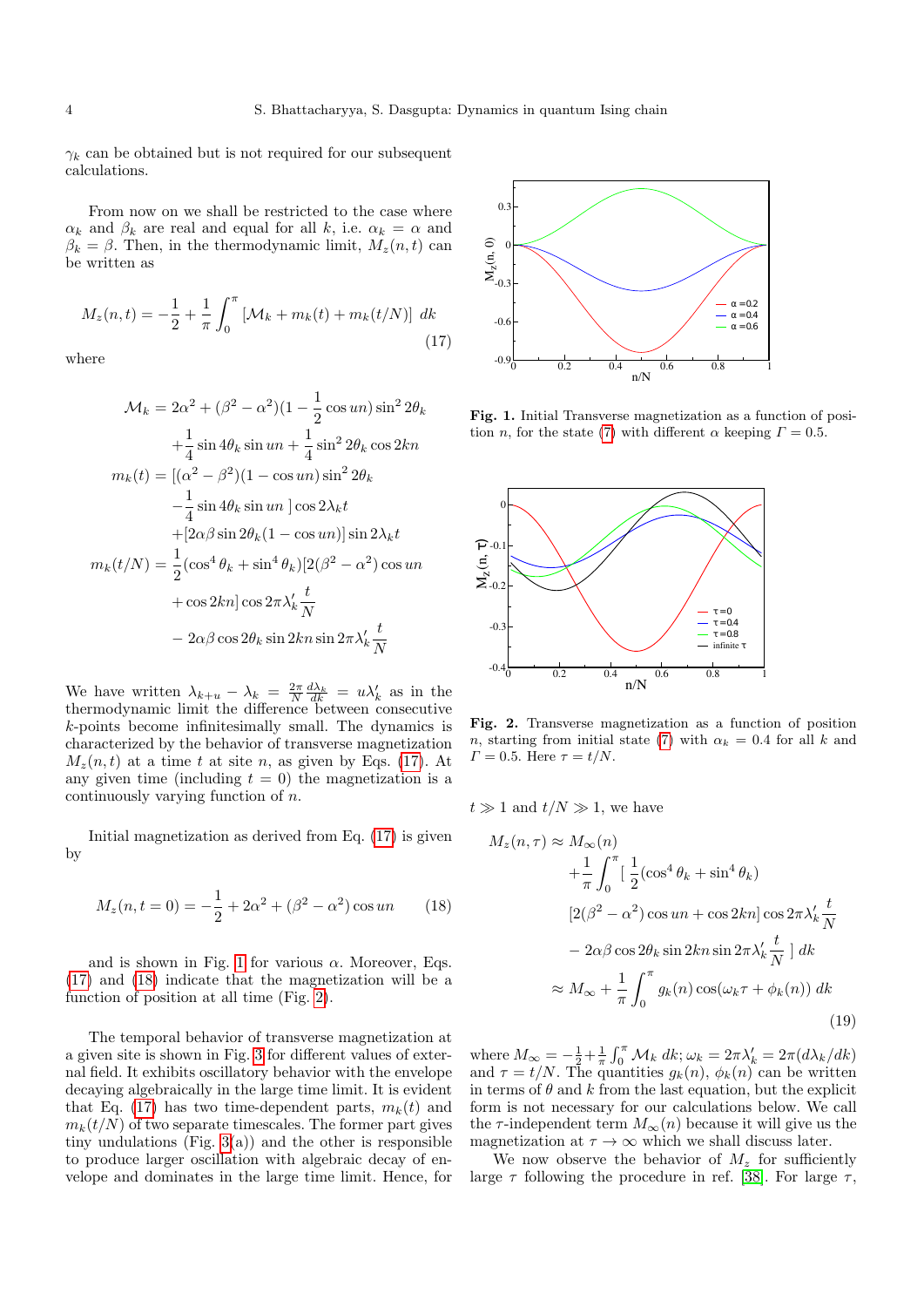

<span id="page-4-0"></span>Fig. 3. Plot of  $M_z$  at  $n = N/2$  against  $\tau (= t/N)$ , starting from initial state [\(7\)](#page-2-4) with  $\alpha_k = 0.4$  for all k.  $M_z$  is obtained by numerical integration of Eq. [\(17\)](#page-3-0) for  $N = 10^5$ . (a)  $M_z$  vs  $\tau$  alongwith small undulations due to time scale t. Variation of  $M_z$  for very small change of  $\tau$  given as inset shows oscillations in small timescale. (b) Oscillations in large timescale are shown in  $M_z$ vs  $\tau$  plot for  $\Gamma = 0.5$  and  $\Gamma = 2$ . The envelopes of oscillations decay as  $\tau^{-\frac{1}{2}}$  both for  $\Gamma < 1$  and  $\Gamma > 1$ . (c) Oscillations in the region  $\Gamma < 1$ , where the frequency increases monotonically with  $\Gamma$ . (d) The frequency of the same becomes constant for  $\Gamma \geq 1$ .

the quantity  $(\omega_k \tau + \phi_k(n))$  will be large so that its cosine will fluctuate very rapidly and vanish on integration unless  $\omega_k$  is very small. Hence the region where  $\omega_k$  is minimum with respect to  $k$  will only contribute to the integral. This minima is found to occur at

<span id="page-4-1"></span>
$$
k = k_0 = \begin{cases} \cos^{-1}(-\Gamma) & \text{for } |\Gamma| < 1\\ \cos^{-1}(-\frac{1}{\Gamma}) & \text{for } |\Gamma| > 1 \end{cases} \tag{20}
$$

Obviously  $\frac{\pi}{2} \leq k_0 \leq \pi$ . It is hence sufficient to integrate the oscillatory term over a small region  $k_0 - \epsilon$  $k < k_0 + \epsilon$  ( $\epsilon$  becoming smaller and smaller with increasing  $\tau$ ) where  $g_k(n)$  and  $\phi_k(n)$  do not vary appreciably. Expanding  $\omega_k$  about  $k = k_0$ ,

$$
\omega_k = \omega_{k_0} + \frac{1}{2}F(k - k_0)^2
$$
 (21)

(where  $F = (d^2\omega_k/dk^2)_{k=k_0}$ ) we get the expression for magnetization at large  $\tau$  as,

$$
M_z(n,\tau) \approx M_{\infty} + g_{k_0}(n) \cos(\omega_{k_0}\tau + \phi_{k_0}(n))
$$
  

$$
\sqrt{\frac{2}{F\tau}} \int_{-\epsilon\sqrt{\frac{F\tau}{2}}}^{+\epsilon\sqrt{\frac{C\tau}{2}}} \cos y^2 dy
$$
  

$$
\approx M_{\infty} + g_{k_0}(n) \sqrt{\frac{\pi}{F}} \frac{1}{\sqrt{\tau}} \cos(\omega_{k_0}\tau + \phi_{k_0}(n))
$$
(22)

where  $y = \sqrt{\frac{F\tau}{2}}(k - k_0)$ . Thus it is evident that for the chosen initial configuration, the transverse magnetization always exhibits  $\tau^{-\frac{1}{2}}$  decay in the envelope of oscillation irrespective of the magnitude of the transverse field. Such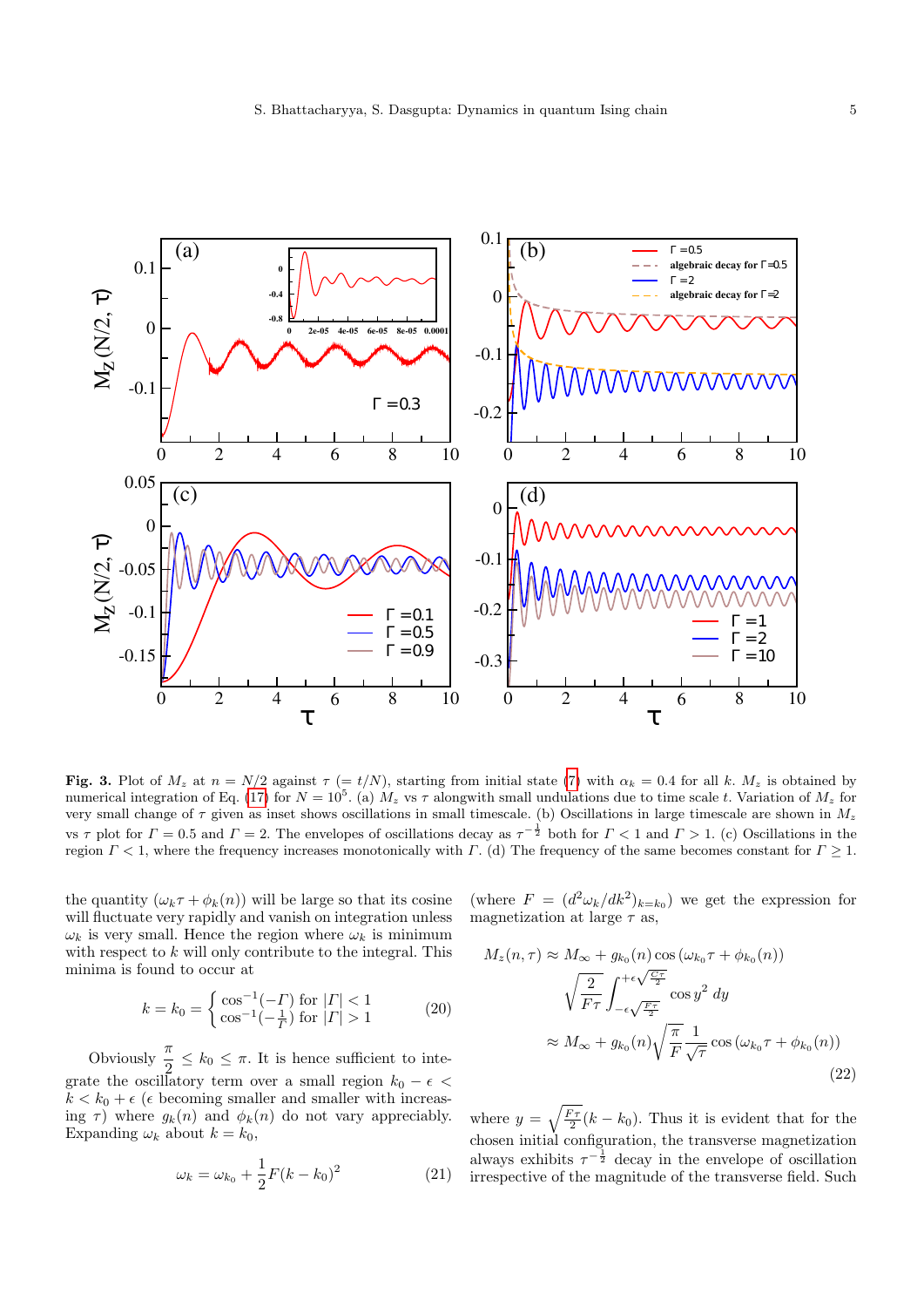decay was found in ref. [\[38\]](#page-6-37) also.

As shown in Fig. [3\(](#page-4-0)c) and (d), the frequency of oscillation varies monotonically with  $\Gamma$  in the ferromagnetic phase and becomes independent of  $\Gamma$  in the paramagnetic phase. It can be explained analytically. We note from Eq. [\(20\)](#page-4-1) that  $k_0$  changes from  $\cos^{-1}(-\Gamma)$  to  $\cos^{-1}(-\frac{1}{\Gamma})$  as  $\overline{\Gamma}$ crosses the critical point. This means that the frequency in the large  $\tau$  limit behaves as

$$
|\omega_k| = 2\pi \left| \frac{d\lambda_k}{dk} \right| = \begin{cases} 4\pi \Gamma \text{ for } |\Gamma| < 1\\ 4\pi \text{ for } |\Gamma| > 1 \end{cases} \tag{23}
$$

The significance of this nonanalytic behavior of frequency is that it coincides with the occurrence of order-disorder quantum phase transition of the system.

The behavior at  $\tau \to \infty$  (and hence  $t \to \infty$  as well) can be obtained from Eq. [\(17\)](#page-3-0) by performing the integrations involved. For  $\Gamma < 1$ 

$$
M_{\infty}(n) = -\frac{1}{2} + 2\alpha^2 - \frac{\sin un}{4\pi} \left[ \frac{2}{\Gamma} + \frac{\Gamma^2 - 1}{\Gamma^2} \log \left| \frac{\Gamma + 1}{\Gamma - 1} \right| \right] + \frac{\beta^2 - \alpha^2}{4} (2 - \cos un) + \frac{\Gamma^{2n}}{16} \left( 1 - \frac{1}{\Gamma^2} \right)
$$
(24)

and for  $\Gamma < 1$ ,

$$
M_{\infty}(n) = -\frac{1}{2} + 2\alpha^2 - \frac{\sin un}{4\pi} \left[ \frac{2}{\Gamma} + \frac{\Gamma^2 - 1}{\Gamma^2} \log \left| \frac{\Gamma + 1}{\Gamma - 1} \right| \right] + \frac{\beta^2 - \alpha^2}{4\Gamma^2} (2 - \cos un) - \frac{1}{16\Gamma^{2n}} \left( 1 - \frac{1}{\Gamma^2} \right). \tag{25}
$$

The persistence of inhomogeneity of magnetization at  $\tau \to \infty$  is evident. Another important aspect of the longtime behaviour is that the quantity  $M_{\infty}(n)$  shows different behavior as a function of  $\overline{\Gamma}$  in ferromagnetic and paramagnetic region and is non-analytic at the critical point. Such behaviour originates from two integrals involved in the calculation of  $M_{\infty}(n)$ . They can be written as a contour integral over the unit circle and the integrand has poles at  $z = \Gamma$  and  $z = 1/\Gamma$ . For  $\Gamma < 1$ , the former pole is inside the unit circle and for  $\Gamma > 1$ , the latter is inside. Such swapping of poles that leads to a change in functional behavior and to non-analyticity has also been observed elsewhere [\[39\]](#page-6-38) in slightly different context.

#### 4 Conclusion

We have shown analytically that in a transverse Ising chain at zero temperature, a state can be constructed in the product structure in momentum space so that it produces spatial variation in transverse magnetization. Such inhomogeneity gives rise to transport of transverse magnetization from one site to another as a result of which both spatial and temporal variations take place even in presence of a homogeneous and constant (in time) external transverse field. At each site the magnetization evolves



Fig. 4. Signature of criticality : (a)  $|\omega_k|$  vs  $\Gamma$  plot & (b)  $M_{\infty}$ vs $\varGamma$  plot, for  $\frac{n}{N}=0.5$  with the initial state [\(7\)](#page-2-4) taking  $\alpha=0.4$ for all  $k$ .

in an oscillatory manner with the envelope decaying algebraically with exponent  $\frac{1}{2}$ . The oscillation and decay however do not lead to homogeneous magnetization because the odd-occupation states have zero energy and their coefficients, which are the prime factor for inhomogeneity, remain nonzero forever. However, the retention of inhomogeneity has a deeper significance as it is connected with the integrability of the system. Being an integrable one, the local conservation laws possibly prohibit the system from getting a homogeneous magnetization profile. A non-integrable system, for the same reason, is expected to exhibit the opposite. Dissipative transport found in nonintegrable system [\[40\]](#page-6-39) also gives an indication to such behavior.

The exponent of decay is independent of the field i.e., it remains unaltered in ferromagnetic and paramagnetic phases. The characteristic change is shown by the frequency of oscillation at long time and the final magnetization at each site. They show different behavior in ferromagnetic and paramagnetic phases.

Thus we find no signature of criticality in the exponent of decay whereas two new quantities are found to bear it. Moreover, starting with such configuration, the inhomogeneity in transverse magnetization cannot be removed by the external field. Both the phenomenon are counterintuitive to the prevailing ideas because the scenario may be thought of as a quench from an initial state and the preceding works on quench dynamics report the change of the exponent of decay in different phases [\[10\]](#page-6-9) and quantum many body system starting from any inhomogeneous magnetization is generally expected to attain homogeneity under influence of strong external parameter. What happens in our case is that the presence of odd-occupation states becomes the important controlling factor in dynamics. Although the initial configuration we have worked with contains real and k-independent values of the coefficients, it is important to note that, the principal observations, viz.